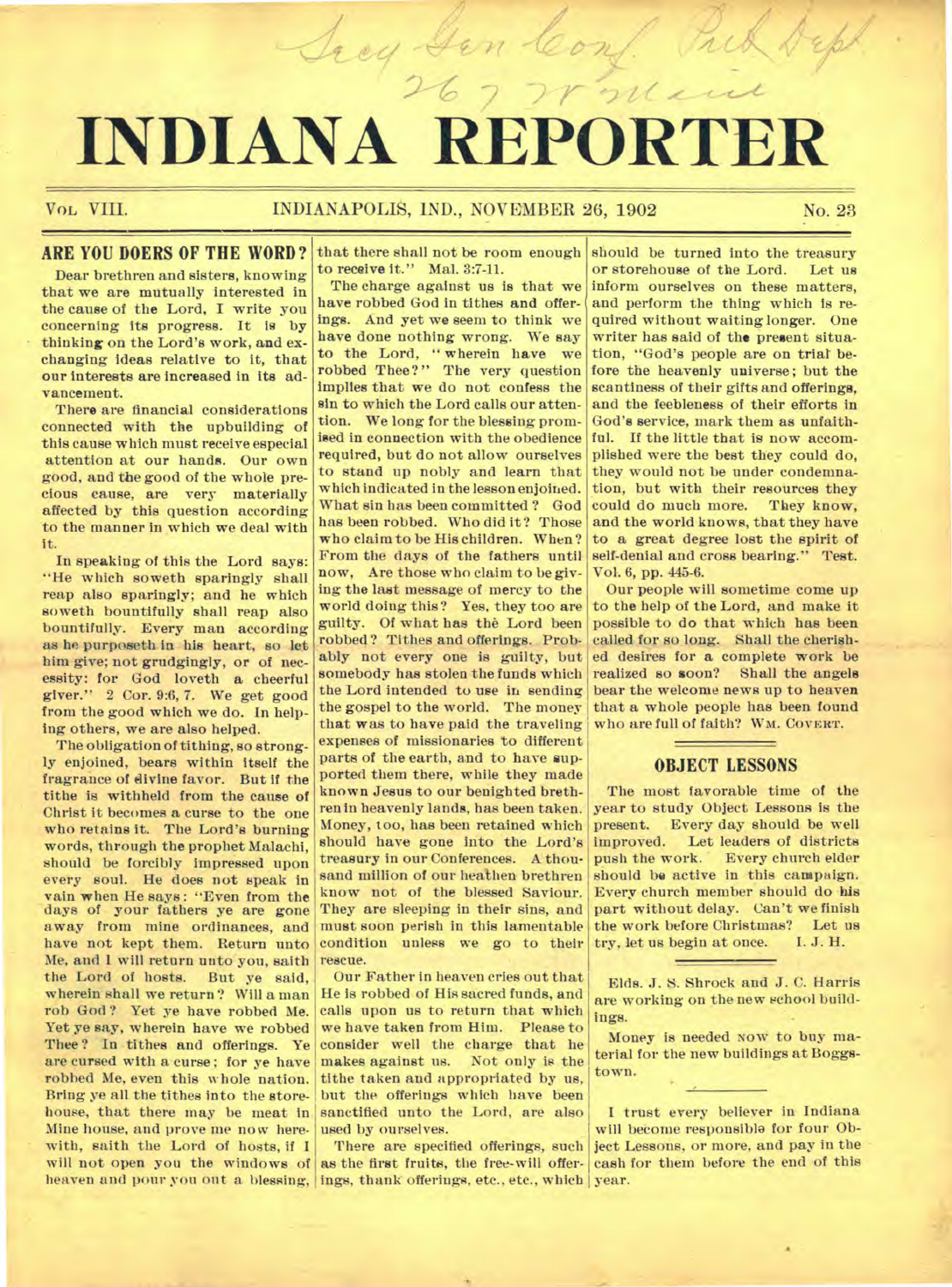# **THE INDIANA REPORTER.**

**PUBLISHED BY THE** 

**INDIANA CONFERENCE ASSOCIATION Of Seventh-day Adventists.** 

#### **13 11 CENTRAL AVENUE**

#### **SUBSCRIPTION. Per Year - - 25 CENTS.**

**If you are not a subscriber for the Reporter,**  send 25 cents for a year's subscription to 1311 Central ave., Indianapolis, Ind.

**Those receiving extra copies of this paper will confer a favor upon the publishers by distributing them among their Adventist neighbors. Church elders are expected to distribute them at their next church meeting.** 

**Entered as second-class mail matter.** 

#### **THE MISSIONARY ENVELOPES**

We now have a supply of the missionary envelopes for any and all isolated members or for any company in the Conference where a supply has not been received. Those not supplied should inform us at once. Indiana Tract Society, 1311 Central Ave., Indianapolis, Ind.

#### **A SPLENDID OFFER**

Four copies of Sunbeams of Health and Temperance, gilt edge (slightly shell worn), post paid, on receipt of \$1.28 per copy. One plain edge, post paid, \$1.15. Cash must accompany order for this excellent offer. We can not supply any more when these are out. Address Indiana Tract Society, 1311 Central Avenue, Indianapolis.

#### **WANTED**

Any one knowing of a bright little girl of ten or twelve years who is in need of a good home with an elderly sister in the country, less than two miles from S. D. A. Church, should correspond at once with Sister Mahala Gregory, St. Paul, Indiana, or address this office. Indiana Tract Society, 1311 Central Avenue.

The state agent is in the field and will be the greater part of this year hence let all who write him address same to his home. Address 616 E. Lincoln St., Greenfield, Ind., where his mail will be forwarded to him.

Sister Mollie Keener, of Anderson who has been hindered in her canvassing work for awhile because of a lameness in her back, at this writing is able to work again.

Our tracts " Proving Israel " for free distribution, will be along presently and we will circulate through our correspondence as fast as possible.

What will unify and revise our churches? Do we need ministerial help? Will a revival bring about what is needed so that the result will be permanent? What has been the past records? What will make us more tenderhearted, our thoughts more spiritual, and our service more Christ<br>like? Ans. Every member of every Every member of every family of every church, even the children selling Christ's Object Lessons saith the Lord. Study the testimonies on the sale of this book and see. Let all our people do their part in this work and then experience what they have been wishing for. Come now, why not?

Mabel, infant daughter of Mr. and Mrs. Geo. H. Fahrion. of Indianapolis, was buried 18th, inst.

Sister Fahrion has the sympathy of her many friends. Death cannot pluck these little ones out of the Master's hand.

# **OUR OFFERINGS FOR MISSIONS**

Envelopes for the weekly offerings have been supplied to all our churches, as far as we have had calls direct from the church, or have been requested to send them by the State<br>officers. We want to urge that not We want to urge that not a single envelope be wasted. Let them be used faithfully and regularly. Put some offering into the envelope each week, however small.

Can we say it is too much to remember our missions each week? The needs of our workers in the home field are liberally provided for from the tithe, a regular income, while our missionaries in regions far more densely populated, with scarcely any facilities for Work, and much more work to do, must depend upon our offerings, only too frequently given irregularly. Has the time not come to have a regular income for this most important phrase of the work?

If every one in our churches will now plan to give regularly to this fund, our offerings for missions will<br>be increased at least threefold. An be increased at least threefold. average of even ten cents a week from every Sabbath-keeper would bring in four times as much as we are now receiving, and mean a continual inflow into the treasury of one thousand dollars a day.

To accomplish this, none who are now giving should give less, but those who are not doing anything, per year,

or at most, very little, should take hold with a determination to support this work until the world has been warned and the Master has said, "It is finished." If the gift is only a penny but represents the widow's mite—"all her living"—the blessing of Jesus will go with it; for he still sits over against the treasury, noting the spirit with which we return to him of bounties we enjoy at his hand.

Now as never before, if we share in this work until its final triumph, the one all-absorbing passion of our lives must be to give this message quickly to all the world; for not until then will Jesus come.

Intensity is taking possession of every earthly element. On every hand we see evidences that the final destruction of all things is at hand. But thank the Lord his people are falling into line, ready to obey his marching orders, "Go forward." Let us take heed lest we be left behind.

**MISSION** BOARD.

# **TO OUR MISSIONARY SOCIETIES**

Dear Secretaries and Others: Thinking you might care to know how many missionary reports were returned for the quarter ending September 30th. I now mention the fact we find eight reports returned to the State Secretary. This is a sad commentary, when we know that there are more than seventy churches and companies in the Indiana Conference. We know that blanks were sent out to most of, the churches. In many instances we could not send blanks to the church librarians, and it may be that, others receiving them, have failed to place them in the librarian's hands. We regret that returns are so meagre that should we attempt a report for statistical purposes we would fail utterly.

The duties of the State Missionary Secretary are now of such a nature and volume in our conference that he can not possibly do personal work for the local societies, and until matters are so arranged that your State Secretary can be such in fact as well as in name, most of our missionary societies will cripple along in missionary efforts and business affairs in a way indicating that they have ceased to exist. W. C. McCuA1G, Sec'y.

Subscribe for the Reporter. 25 cents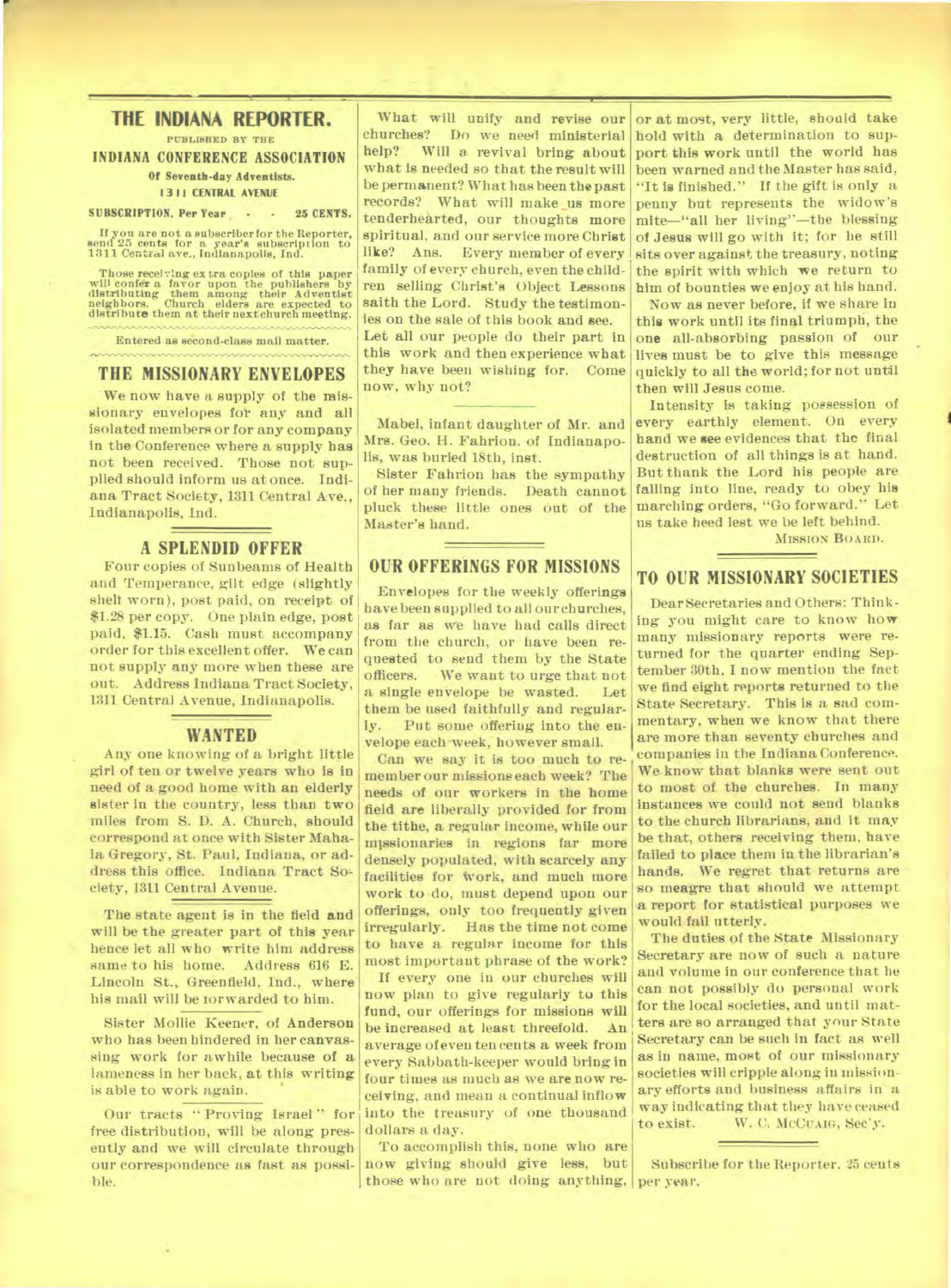

DEAR BRETHREN: I am happy in the Lord, and trying to let my light shine into benighted souls. I was privileged to attend two meetings with the 'Evangelical denomination' last week, and sold several books to the members with whom I got acquainted at the meeting. Three souls accepted Christ while I was attending these meetings. They seemed to appreciate my help so much especially the preacher. He wrung my hand and asked me to come again at each meeting. They seem to be quite **a** devoted people. Oh that the Lord may use me to show them the Present Truth! Yours in Christ. G. G. DAVIS.<br>  $\begin{array}{c} \begin{array}{c} \Xi \end{array} \end{array}$  $\begin{array}{c|c}\n & \text{at} \\
 & \text{in} \\
 & \text{in} \\
 & \text{in} \\
 & \text{in} \\
 & \text{in} \\
 & \text{in} \\
 & \text{in} \\
 & \text{in} \\
 & \text{in} \\
 & \text{in} \\
 & \text{in} \\
 & \text{in} \\
 & \text{in} \\
 & \text{in} \\
 & \text{in} \\
 & \text{in} \\
 & \text{in} \\
 & \text{in} \\
 & \text{in} \\
 & \text{in} \\
 & \text{in} \\
 & \text{in} \\
 & \text{in} \\
 & \text{in} \\
 & \text{in} \\
 & \text{in} \\
 & \text{in} \\
 & \text{in} \\
 & \text{in} \\$ 

 $\frac{1}{2}$ 

8 12886 0100

 $n \frac{1888}{2401}$  $\frac{1}{2}$ et 10 <del>.</del>

.....

**,.** 

**.** 

**ne&s.** 

" **<sup>04</sup>**

**In ea** 

**.** 

**83** 

**\*Report for1week.** 

Report

week.  $10r1$ 

8 **WO**   $\sim$ 88 .ON

8 0 **4.4**  ..

.41, a*A* **<sup>4</sup>***<sup>n</sup>***' ., O.i....** 

te li

**PH**<br> **B**<br> **Alia** 

1000444A

T.

0 N-s+:4WA.wcprt **....et..me ...WE.: H**, **8**, **H**, **6**, **I**, **6**, **I**, **7**<br>*A Dige*<br>*A Dige*<br>*I***,** *J***,** *C***<sub></sub>** *D***<sub></sub><br><b>***I***,** *I***,** *C***<sub></sub>** *D***<sub>1</sub>,** *C***<sub></sub><br><b>***A D*<sub>1</sub>, *C*<sub></sub> *D*<sub>1</sub>, *C*<sub>0</sub> **<sup>I</sup>V:d6g.% ...UEi:71** 

 $x_4 = 2.5$ 

 $\ddot{r}$ **•;..**  a

e<br>a

 $\frac{3}{2}$  **1.2**<br>**1.**<br>**1.1114 1.1114 141445**<br> **Way**<br> **.440** *Noy***<br>
<b>...**<br> **.440** *Bi* **c. ...**<br> **.442** *Bi* **c. ...**<br> **.442** *Bi* **c. ...**<br> **.442** *Bi* **c. ...**<br> **.442** *Bi* **c. ...** 

**Rasis <sup>01</sup>**,F4

.,

**86** 

= **ri ,/, N.** 

25 \$160 **THE STORY OF REDEMPTION.—By** William Covert. The great plan of redemption through Christ is here traced from the time it was unfolded to our first parents until those who have heeded its requirements are safely housed in the city of God. A wonderful "story" of intense interest and profit. New and beautiful truths are brought to light by the author, and the "story." although old, sparkles with a new luster. It is used as a book for Bible study in a. number of our schools, being especially suited in style for the sixth and seventh year's work. Canvassers should be able to sell it in large numbers, The book contains 237 octavo pages, exclusive of four full-page three-color engravings.

Bound in fine cloth, emblematical cover design, colored edges ........ \$1.00

Also same as above with aluminum title, and gold edges 1 25

### **"TRY, TRY AGAIN"**

The lesson taught **us** in our early school days was, "if you do not at first succeed, try, try again." How many times, when wishing to inspire others on to success and final victory, we would quote to them the above words, "try, try again." We find in these words a principle which, if heeded, will bring victory to almost every undertaking. This principle prompts the school boy to master his lessons, the farmer, merchant and lawyer to succeed in his business.  $\begin{array}{c|c}\n\cdot & \cdot \\
\hline\n\vdots & \hline\n\end{array}$ 

This principle is also equally applicable to the christian warfare, and will enable the individual to be an overcomer and obtain the crown of life. In this warfare the Lord calls upon us to spread the gospel to "every kindred, nation, tongue and people." Furthermore, He has of late been calling upon us to do a part of this work in selling a specified number of Christ's Object Lessons.

We, as a people, have twice responded to that call, and for the effort put forth have done quite well, and the Lord has commended us for it. Yet we have not completed the work, but are rallying to tl.e third call. Will it not be the last one? It will if we make up our minds to complete the work. This work can all be. done in one week. Are you sure? Yes, I have demonstrated it. What the Lord will do for me He will do for others. Last week, working no more than one day in actual time, I took five orders for Object Lessons. You see, if we mean business, the work can be conpleted in one week. So let us work with a will, and by the first of the year this part of the work will be done. A. L. **MILLER.** 



Some three or four months have elapsed since I first took up the work at this place. I found the little company here very much discouraged and greatly in need of help. Since the death of their elder, Bro. Fairfield, which occurred several years ago, the church here has gradually gone down; some of the members have moved away, a few have died, and several have apostatized. Their public place of meeting was given up, and for a time no regular meetings were held. At the time of my taking up the work here meetings were being held in a private house, and every public avenue or place seemingly closed up against us. In taking up the work under such circumstances and conditions, it has necessarily moved slow. But it does us good sometimes when mountains and obstacles surround us, to stand still and see the Lord work for the deliverance of His people. We are glad to report that deliverance has come, and the work here at the present time is very encouraging. The church has been reorganized, new officers have been elected, and those that have had their names on the church book and have apostatized have been disfellowshiped. Four **new ones have united with the church ; others Intend to do so. Bible readings are being held with the people and a number are interested. We have at the present time a nice** public place in which to hold our Sabbath services—the G. A. R. hall. This hall is centrally located, nicely furnished with carpet, piano, etc. Our attendance ranges from 35 to 45. A number of very nice people from the city are attending our Sabbath services. One of our Sabbath school scholars leaves this week for tha Boggstown Industrial School. We are also planing to send a box filled with necessaries for the school with her. We expect to sell our quoto of Object Lessons, and are getting out a neat card with the necessary information upon it that will make the work *easy* and greatly help our company in doing it. We are of good courage in the work and are pressing on to victory.

P. G. STANLEY.